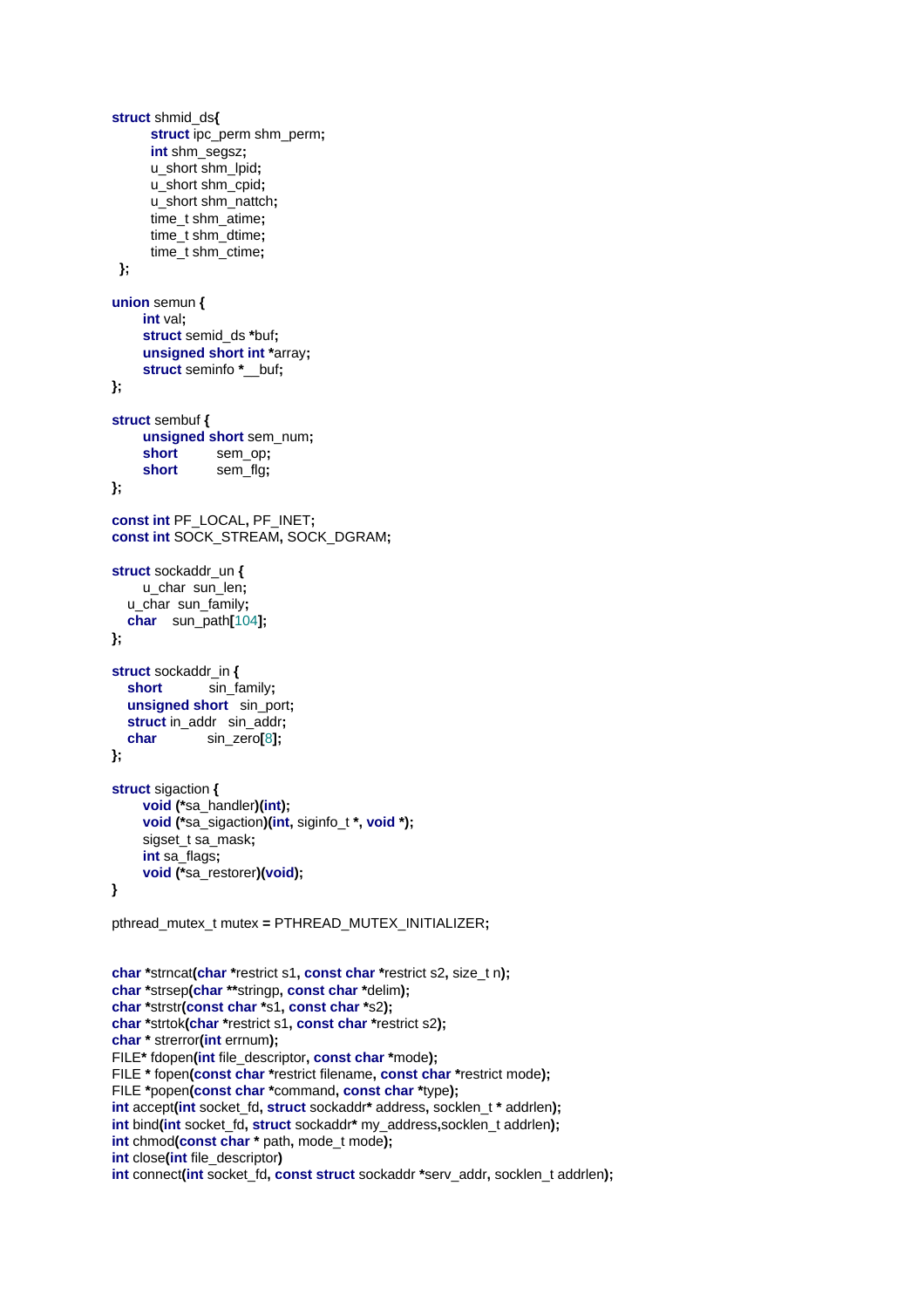**int** creat(const char \*pathname, mode t mode); **int** daemon**(int** nochdir**, int** noclose**); int** dup2**(int** oldfd**, int** newfd**); int** dup**(int** oldfd**); int** execl**(const char \*** program\_path**, const char \*** arg**, ...); int** execlp**(const char \*** program\_path**, const char \*** arg**, ...); int** execv**(const char \*** program\_path**, char \* const** arg\_list**[]); int** execve**(const char \***filename**, char \*const** argv**[], char \*const** envp**[]); int** execvp**(const char \*** program\_path**, char \* const** arg\_list**[]); int** feof**(**FILE **\*** stream**); int** fflush**(**FILE **\*** stream**); int** fileno**(**FILE**\*** stream**); int** fcntl**(int** fd**, int** cmd**, struct** flock **\***lock**); int** fprintf**(**FILE **\*** stream**, const char \*** format**, ...);** size\_t fread**(void \*** ptr**,** size\_t size**,** size\_t nmemb**,** FILE **\*** stream**); void** free**(void \*** ptr**); int** fscanf**(**FILE **\*** stream**, const char \*** format**, ...); int** fseek**(**FILE **\***stream**, long** offset**, int** whence**); int** fsync**(int** fd**);** size\_t fwrite**(const void \*** ptr**,** size\_t size**,** size\_t nmemb**,**FILE **\*** stream**);** int getopt long(int argc, char \* const argy[], const char \* short option string, const struct option \* long option struct, int \*longing uint32\_t htonl**(**uint32\_t hostlong**);** uint16\_t htons**(**uint16\_t hostshort**); int** kill**(**pid\_t pid**, int** sig**); int** link**(const char \***path1**, const char \***path2**); int** listen**(int** socket\_fd**, int** max\_connections**); int** mkfifo**(const char \***pathname**,** mode\_t mode**); int** munmap(void \*start, size t length); uint32\_t ntohl**(**uint32\_t netlong**);** uint16\_t ntohs**(**uint16\_t netshort**); int** open**(const char \***pathname**, int** flags**,** mode\_t mode**); int** pause**(void); int** pipe**(int** filedes**[**2**]); int** pclose**(**FILE **\***stream**); int** pthread\_attr\_destroy**(**pthread\_attr\_t **\***attr**); int** pthread\_attr\_getdetachstate**(const** pthread\_attr\_t **\***attr**,int \***detachstate**); int** pthread\_attr\_init**(**pthread\_attr\_t **\***attr**); int** pthread\_attr\_setdetachstate**(**pthread\_attr\_t **\***attr**, int** detachstate**); int** pthread\_cancel**(**pthread\_t thread**); int** pthread\_detach**(**pthread\_t th**); int** pthread\_cond\_broadcast**(**pthread\_cond\_t**\*** cond**); int** pthread\_cond\_destroy**(**pthread\_cond\_t**\*** cond**); int** pthread\_cond\_init**(**pthread\_cond\_t**\*** cond**, const** pthread\_condattr\_t**\*** attr**); int** pthread\_cond\_signal**(**pthread\_cond\_t**\*** cond**); int** pthread\_cond\_wait**(**pthread\_cond\_t **\***cond**,** pthread\_mutex\_t **\***mutex**); int** pthread\_create**(**pthread\_t **\*** thread**,** pthread\_attr\_t **\*** attr**, void \*(\***start\_routine**)(void \*), void \*** arg**); int** pthread equal (pthread t one thread, pthread t other thread); **void** pthread\_exit**(void \*** retval**); int** pthread\_join**(**pthread\_t which\_thread**, void \*\*** thread\_return\_value**); int** pthread\_key\_create**(**pthread\_key\_t **\***key**, void (\***routine**)(void \*)); int** pthread\_key\_delete**(**pthread\_key\_t key**); int** pthread\_mutex\_destroy**(**pthread\_mutex\_t **\***mutex**); int** pthread mutex init(pthread mutex t \*mutex, **const** pthread mutexattr t \*attr); **int** pthread\_mutex\_lock**(**pthread\_mutex\_t **\***mutex**); int** pthread\_mutex\_trylock**(**pthread\_mutex\_t **\***mutex**); int** pthread\_mutex\_unlock**(**pthread\_mutex\_t **\***mutex**); int** pthread\_setspecific**(**pthread\_key\_t key**, const void \***value\_ptr**); void \*** realloc**(void \*** ptr**,** size\_t size**); int** scanf**(const char \*** format**, ...); unsigned int** sleep**(unsigned int** seconds**); int** select**(int** n**,** fd\_set **\*** readfds**,** fd\_set **\*** writefds**,**fd\_set **\*** exceptfds**, struct** timeval **\*** timeout**); int** semctl**(int** semid**, int** semnum**, int** cmd**, union** semun arg**);** command**:** IPC\_RMID**,** SETALL **int** semget**(**key\_t key**, int** num\_sems**, int** sem\_flags**);**